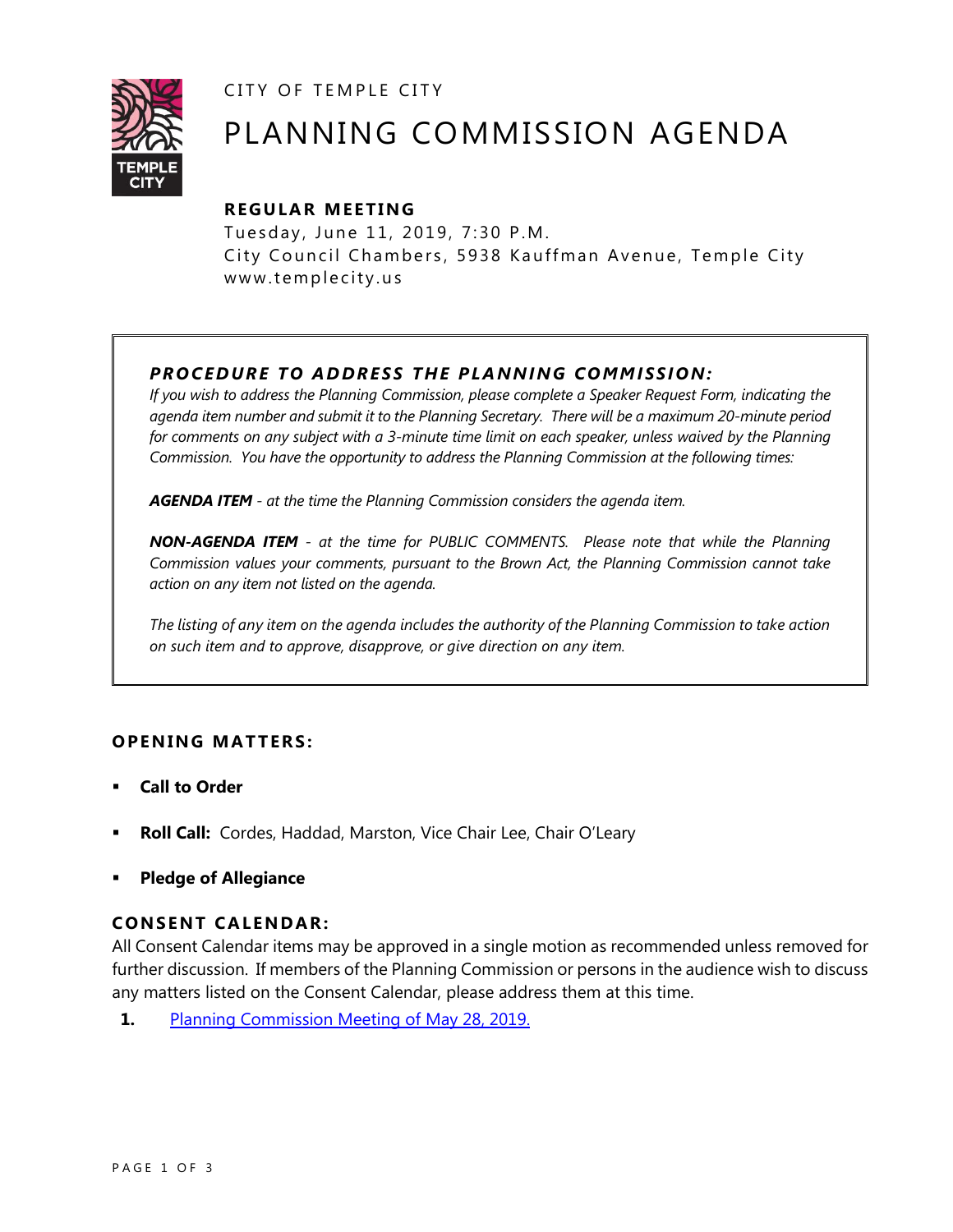## **D ISCUSSION ITEM:**

**2. PL 18-1198:** Comprehensive Zoning Code Update

Address: Citywide

- Recommendation: 1. Receive staff's presentation.
	- 2. Ask questions of staff.
	- 3. Take public comment.
	- 4. Provide staff input on changes to the draft zoning map (Attachment 3) and the draft zoning code (Attachment 4).
	- 5. Schedule a public hearing for June 25, 2019, for the zoning code update, zoning map update, and the Addendum to the Temple City General Plan Update and Crossroads Specific Plan EIR.

| Staff Report &  | <b>Staff Report</b>                                              |
|-----------------|------------------------------------------------------------------|
| Attachments:    | Attachment 1 - Result of Community Input                         |
|                 | Attachment 2 - Addendum to the EIR                               |
|                 | Attachment 3 - Draft Zoning Map                                  |
|                 | Attachment 4 - Draft Zoning Code (All articles in one file)      |
|                 | <b>Article A Introduction and General Provisions</b>             |
|                 | <b>Article B Zones Established and Zoning Map</b>                |
|                 | <b>Article C Administration and Enforcement</b>                  |
|                 | <b>Article D Nonconformities</b>                                 |
|                 | <b>Article E Off Street Parking and Loading</b>                  |
|                 | <b>Article F Signs</b>                                           |
|                 | Article G 10 R-1                                                 |
|                 | Article G 20 R-2                                                 |
|                 | Article G 30 R-3                                                 |
|                 | <b>Article H Mixed Use Zone</b>                                  |
|                 | <b>Article I Commercial Zone</b>                                 |
|                 | <b>Article J Industrial Zone</b>                                 |
|                 | <b>Article K Institutional and Open Space Zone</b>               |
|                 | <b>Article L Planned Development Zone</b>                        |
|                 | <b>Article M Specific Plans</b>                                  |
|                 | <b>Article N Site Planning and General Development Standards</b> |
|                 |                                                                  |
|                 | <b>Article O Water Efficient Landscape</b>                       |
|                 | <b>Article P Regulation of Excessive Noise</b>                   |
|                 | <b>Article S Dedication of Mapped Streets</b>                    |
|                 | <b>Article T Special Uses</b>                                    |
| Drojact Dianner | Scott Reimers Dianning Manager                                   |

Project Planner: Scott Reimers, Planning Manager [sreimers@templecity.us](mailto:sreimers@templecity.us)